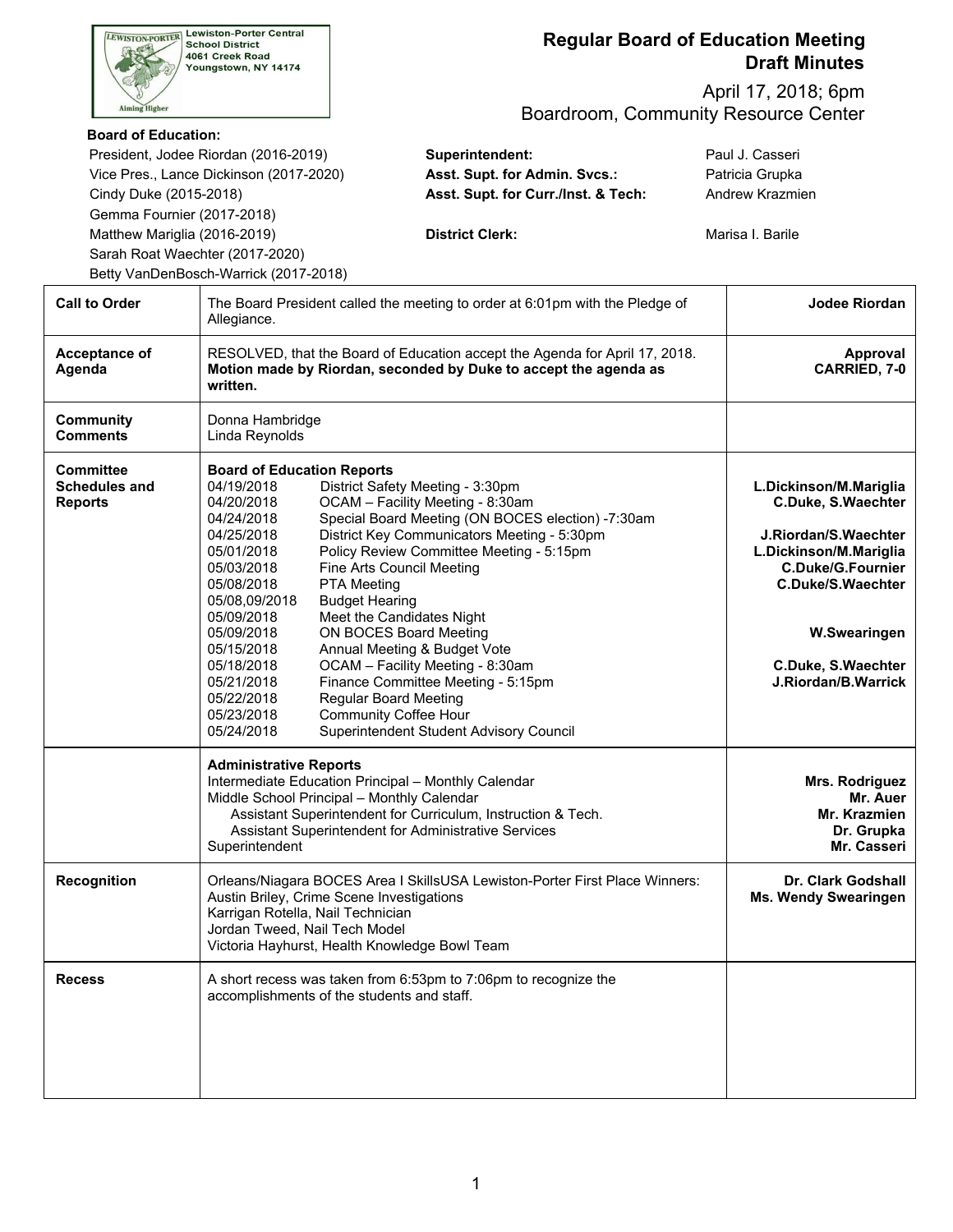Aiming Higher

#### **Regular Board of Education Meeting Draft Minutes**

| <b>DISTRICT OPERATIONS</b>                               |                                                                                                                                                                                                                                                                                                                                                |                                                                                   |  |  |  |
|----------------------------------------------------------|------------------------------------------------------------------------------------------------------------------------------------------------------------------------------------------------------------------------------------------------------------------------------------------------------------------------------------------------|-----------------------------------------------------------------------------------|--|--|--|
| <b>Minutes</b>                                           | <b>RESOLVED</b> , that the Board of Education approve the Minutes from the March 20,<br>2018 Regular Meeting, as submitted by the District Clerk.<br>Motion made by Riordan, seconded by Duke to approve M-1.                                                                                                                                  | M-1<br>Approval<br><b>CARRIED, 7-0</b>                                            |  |  |  |
| <b>Minutes</b>                                           | <b>RESOLVED</b> , that the Board of Education approve the Minutes from the<br>April 10, 2018 Regular and Budget Workshop Meeting, as submitted by the<br>District Clerk.<br>Motion made by Riordan, seconded by Warrick to approve M-2.                                                                                                        | M-2<br>Approval<br><b>CARRIED, 7-0</b>                                            |  |  |  |
| <b>Consent Agenda for</b><br><b>Financial Operations</b> | RESOLVED, that the Board of Education approve the following, Items NF-1<br>through NF-4, in the financial consent agenda as submitted by the Administration:<br><b>Budget Status Reports</b><br><b>Treasurer's Report</b><br><b>Claims</b><br><b>Transfer History</b><br>Motion made by Riordan, seconded by Waechter to approve NF-1 to NF-4. | <b>NF-1</b><br><b>NF-2</b><br>$NF-3$<br>$NF-4$<br>Approval<br><b>CARRIED, 7-0</b> |  |  |  |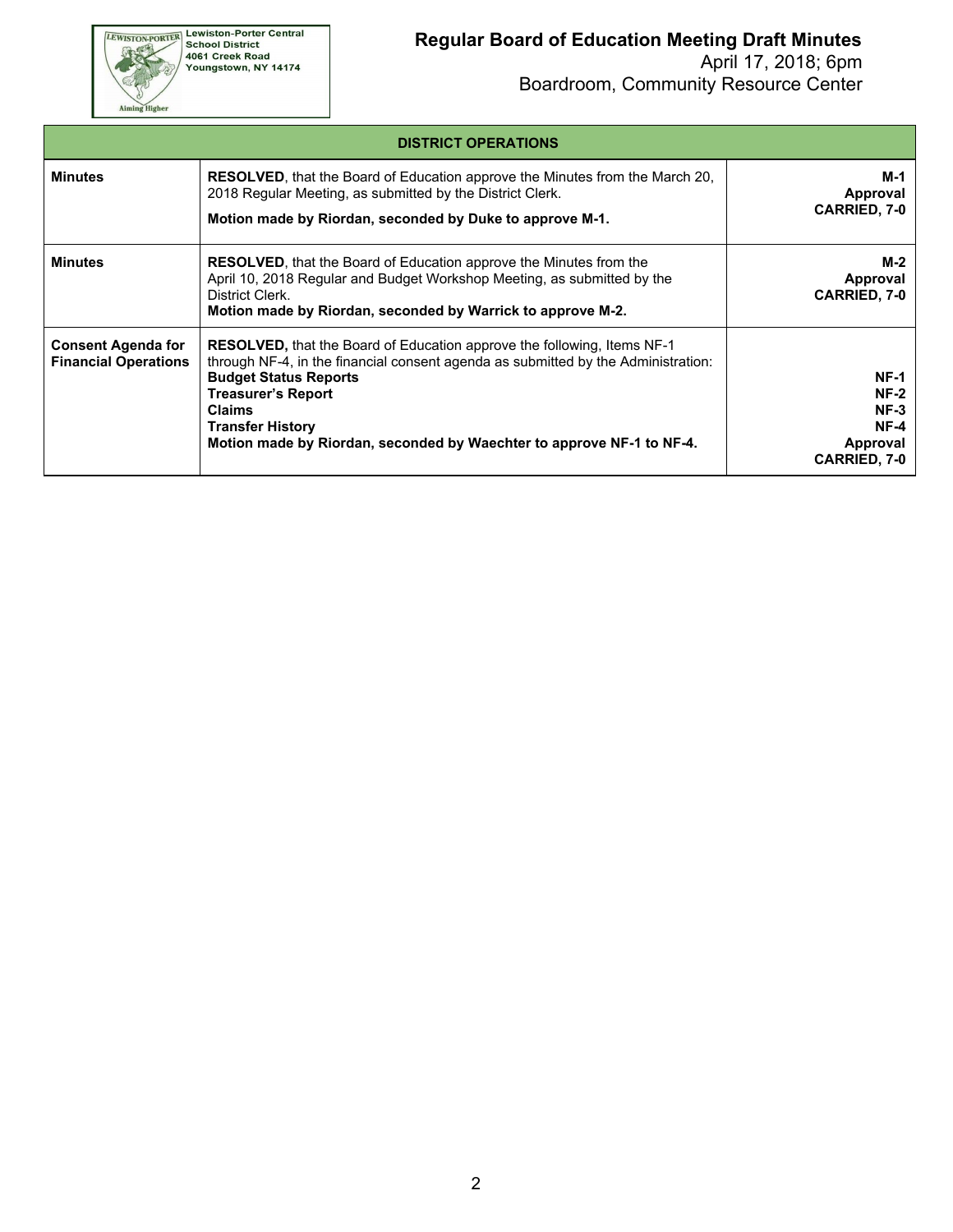Aiming Higher

# **Regular Board of Education Meeting Draft Minutes**

| <b>Policy Revision</b><br>Acceptance of the<br><b>First Reading</b>                          | <b>RESOLVED</b> , at the first reading, that the Lewiston-Porter Board of Education<br>Accept the following policies;<br>Policy #5660 Wellness<br>Motion made by Riordan, seconded by Mariglia to accept NA-1.                                                                                                                                                                                                                                                                                                                                                                                                                                                                                                                                                                                           | <b>NA-1</b><br>Approval<br>CARRIED, 7-0 |
|----------------------------------------------------------------------------------------------|----------------------------------------------------------------------------------------------------------------------------------------------------------------------------------------------------------------------------------------------------------------------------------------------------------------------------------------------------------------------------------------------------------------------------------------------------------------------------------------------------------------------------------------------------------------------------------------------------------------------------------------------------------------------------------------------------------------------------------------------------------------------------------------------------------|-----------------------------------------|
| <b>Approval of</b><br>Intermunicipal<br><b>Agreement with the</b><br><b>Town of Lewiston</b> | RESOLVED, that upon the recommendation of the Superintendent of Schools,<br>the Board of Education authorize the approval of the Municipal Agreement under<br>General Municipal Law Section 119-O with the Town of Lewiston for the use of<br>facilities.<br>Motion made by Rlordan, seconded by Waechter to approve NA-2.                                                                                                                                                                                                                                                                                                                                                                                                                                                                               | <b>NA-2</b><br>Approval<br>CARRIED, 7-0 |
| Approval of the<br>2018-2019 Proposed<br><b>Budget</b>                                       | RESOLVED, that the Lewiston-Porter Board of Education hereby adopts the<br>budget in the amount of \$46,746,521 for the fiscal year 2018-2019, upon the<br>recommendation of the Superintendent, and said amount shall be presented<br>for vote at the May 15, 2018 Annual Meeting.<br>Motion made by Riordan, seconded by Duke to approve NA-3.                                                                                                                                                                                                                                                                                                                                                                                                                                                         | $NA-3$<br>Approval<br>CARRIED, 7-0      |
| Approval of the<br>2018-2019 Property<br><b>Tax Report Card</b>                              | RESOLVED, that upon the recommendation of the Assistant Superintendent<br>for Administrative Services, that the Lewiston-Porter Board of Education<br>hereby approve the 2018-2019 Property Tax Report Card for submission to the<br>New York State Education Department.<br>Motion made by Riordan, seconded by Mariglia to approve NA-4.                                                                                                                                                                                                                                                                                                                                                                                                                                                               | <b>NA-4</b><br>Approval<br>CARRIED, 7-0 |
| <b>Approval of</b><br><b>Abolishment of</b><br><b>Position in a Tenure</b><br>Area           | RESOLVED, that upon the recommendation of the Superintendent, due to<br>economic reason such as declining enrollments, that the Lewiston-Porter of<br>Education hereby approves the abolishment of one (1) position in the tenure<br>area of . 6 Physical Education effective July 30, 2018 . The Board of Education<br>has determined that Patrick Krawczyk is the least senior Physical Education<br>teacher in that tenure area, and such Physical Education teacher shall be<br>excessed effective July 30, 2018 . In accordance with Education Law Section<br>2510(3) such teachers shall be placed on the Preferred Eligibility List in the<br>tenure area for a period of seven years from the effective date of this abolition.<br>Motion made by Riordan, seconded by Mariglia to approve NA-5. | <b>NA-5</b><br>Approval<br>CARRIED, 7-0 |
| <b>Approval of</b><br>Abolishment of<br><b>Position in a Tenure</b><br>Area                  | RESOLVED, that upon the recommendation of the Superintendent, due to<br>economic reason such as declining enrollments that the Lewiston-Porter of<br>Education hereby approves the abolishment of the one (1) position in the<br>tenure area of . 6 Social Studies effective July 30, 2018. The Board of<br>Education has determined that Andrew Sharpe is the least senior Social<br>Studies teacher in that tenure area, and such Social Studies teacher shall be<br>excessed effective July 30, 2018 . In accordance with Education Law Section<br>2510(3) such teachers shall be placed on the Preferred Eligibility List in the<br>tenure area for a period of seven years from the effective date of this abolition.<br>Motion made by Riordan, seconded by Mariglia to approve NA-6.              | <b>NA-6</b><br>Approval<br>CARRIED, 7-0 |
| Approval of the<br>Superintendent's<br><b>Contract Extension</b>                             | RESOLVED, that the Lewiston-Porter Board of Education continue and extend<br>the employment of Paul J. Casseri, Superintendent of Schools, pursuant to the<br>superseding contract effective July 1, 2018 through April 16, 2023.<br>Motion made by Riordan, seconded by Warrick to approve NA-7.                                                                                                                                                                                                                                                                                                                                                                                                                                                                                                        | <b>NA-7</b><br>Approval<br>CARRIED, 7-0 |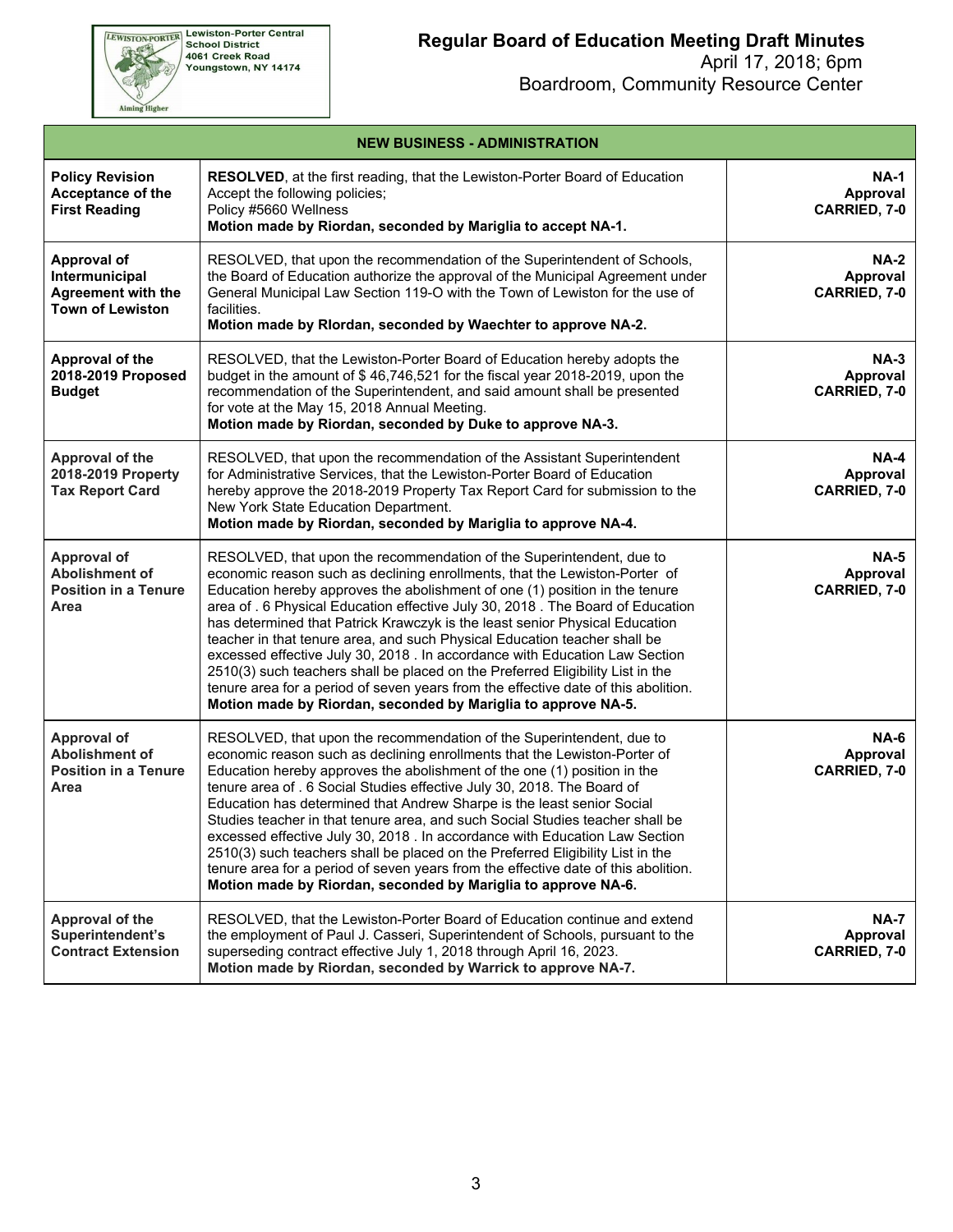Aiming Higher

# **Regular Board of Education Meeting Draft Minutes**

|                                                                | <b>PUPIL PERSONNEL</b>                                                                                                                                                                                                                                                                                                                                                                                                                                                                                                                                                                   |                                           |
|----------------------------------------------------------------|------------------------------------------------------------------------------------------------------------------------------------------------------------------------------------------------------------------------------------------------------------------------------------------------------------------------------------------------------------------------------------------------------------------------------------------------------------------------------------------------------------------------------------------------------------------------------------------|-------------------------------------------|
| <b>Recommendations</b><br>for CSE Placement<br>and Amendments  | <b>RESOLVED, upon the recommendation of the Superintendent of Schools,</b><br>that the Board of Education accept the recommendations and amendments<br>of the Committee on Special Education for the February 22, 26 and March 5, 6,<br>8,12, 15, 20, 21, 23, 28, for the 2017-2018 school year and March 7, 13, 15, 19,<br>20, 21, 22, 2018 for the 2018-2019 school year, and approve the authorization of<br>funds to implement the special education programs and services consistent with<br>such recommendations.<br>Motion made by Riordan, seconded by Waechter to approve NP-1. | $NP-1$<br>Approval<br><b>CARRIED, 7-0</b> |
| <b>Recommendations</b><br>for CPSE Placement<br>and Amendments | <b>RESOLVED, upon the recommendation of the Superintendent of Schools,</b><br>that the Board of Education accept the recommendations and amendments<br>of the Committee on Preschool Special Education for the April 10, 2017<br>meeting for the 2017-2018 school year and approve the authorization of funds<br>to implement the special education programs and services consistent with<br>such recommendations.<br>Motion made by Riordan, seconded by Mariglia to approve NP-2.                                                                                                      | $NP-2$<br>Approval<br><b>CARRIED, 7-0</b> |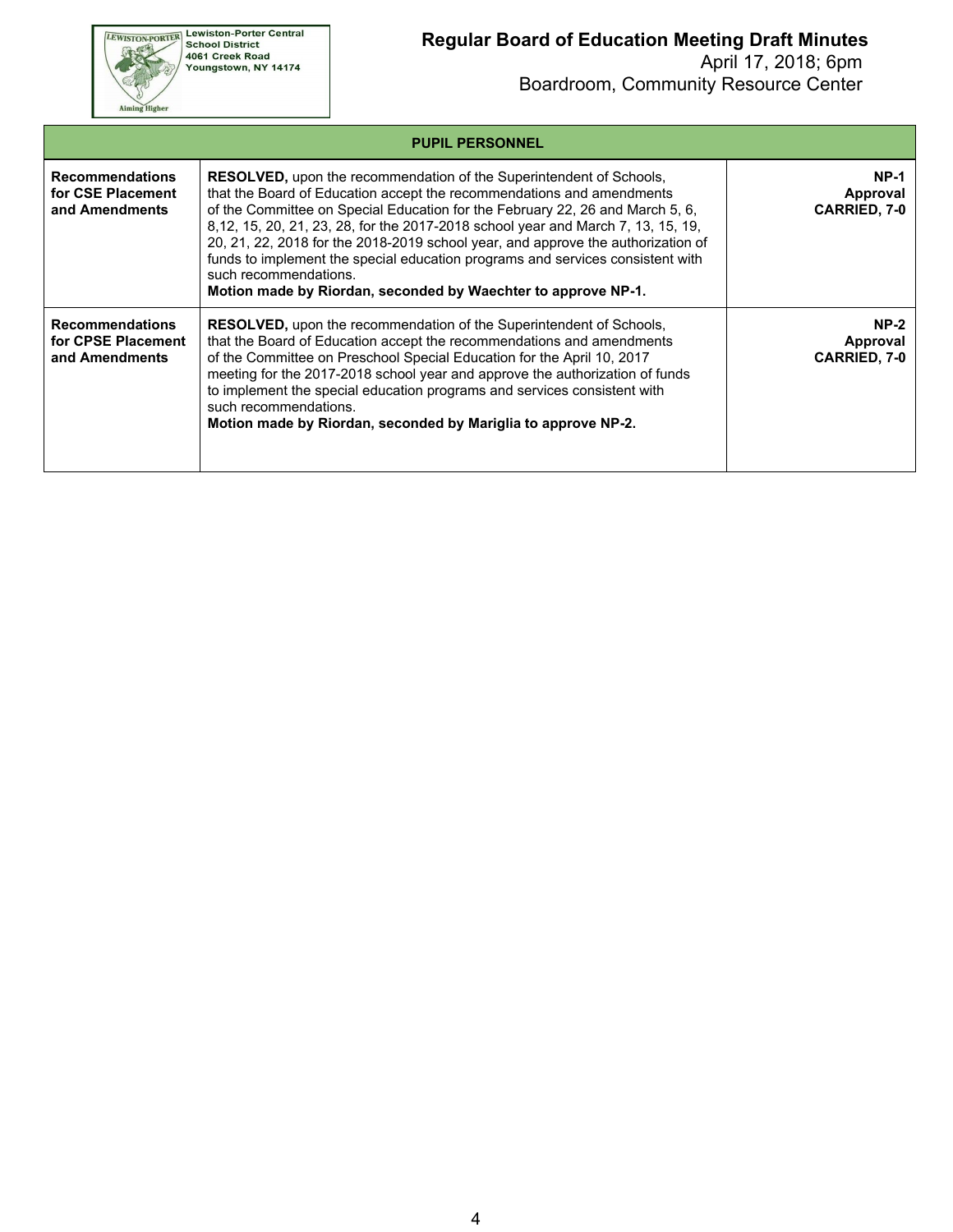

## **Regular Board of Education Meeting Draft Minutes**

|                                       |                                                                                                                                                                                                                                        |             |                         | <b>PERSONNEL - CONSENT AGENDA</b> |             |               |            |
|---------------------------------------|----------------------------------------------------------------------------------------------------------------------------------------------------------------------------------------------------------------------------------------|-------------|-------------------------|-----------------------------------|-------------|---------------|------------|
|                                       | Motion made Riordan, seconded by Waechter, to approve the Personnel<br><b>Approval</b><br>Consent Agenda combining items PTI, PRI, PAI, PASNI, PAVC, PCAI, PPEL.<br>CARRIED, 7-0                                                       |             |                         |                                   |             |               |            |
| <b>Terminations -</b>                 | RESOLVED, upon the recommendation of the Superintendent of Schools, that<br>the Board of Education accept the consent agenda for the termination of the<br>following part-time assignments of the following temporary certified staff. |             |                         |                                   |             |               | <b>PTI</b> |
| Instructional                         |                                                                                                                                                                                                                                        |             |                         |                                   |             |               |            |
|                                       | <b>Name</b>                                                                                                                                                                                                                            |             | <b>Tenure/Position</b>  |                                   | <b>Date</b> |               |            |
|                                       | Regine Marton                                                                                                                                                                                                                          |             | Foreign Language        |                                   |             | June 30, 2018 |            |
|                                       | Dena Peterson                                                                                                                                                                                                                          |             | <b>Business</b>         |                                   |             | June 30, 2018 |            |
| Resignations/<br><b>Rescissions -</b> | <b>PRI</b><br>RESOLVED, upon the recommendation of the Superintendent of Schools, that the<br>Board of Education accept the consent agenda for resignations/rescissions.                                                               |             |                         |                                   |             |               |            |
| Instructional                         | <b>Name</b>                                                                                                                                                                                                                            | <b>Date</b> |                         | <b>Tenure</b>                     |             | Reason        |            |
|                                       | Andrew Sharpe                                                                                                                                                                                                                          |             | June 30, 2018           | Teaching<br>Assistant             |             | Resignation   |            |
| Instructional                         | appointments.                                                                                                                                                                                                                          |             |                         |                                   |             |               |            |
|                                       | Name:                                                                                                                                                                                                                                  |             | Dena Peterson           |                                   |             |               |            |
|                                       | <b>Placement:</b>                                                                                                                                                                                                                      |             | Middle School           |                                   |             |               |            |
|                                       | <b>Position:</b>                                                                                                                                                                                                                       |             | .8 FTE Business Teacher |                                   |             |               |            |
|                                       | <b>Effective:</b><br>08/28/18 - 06/30/19                                                                                                                                                                                               |             |                         |                                   |             |               |            |
|                                       | <b>Tenure Area:</b><br><b>Business</b>                                                                                                                                                                                                 |             |                         |                                   |             |               |            |
|                                       | <b>Certification:</b><br><b>Business &amp; Distributive Education</b>                                                                                                                                                                  |             |                         |                                   |             |               |            |
|                                       | Masters<br>Degree:                                                                                                                                                                                                                     |             |                         |                                   |             |               |            |
|                                       | $\overline{2}$<br>Step:                                                                                                                                                                                                                |             |                         |                                   |             |               |            |
|                                       | \$36,406.40<br>Salary:                                                                                                                                                                                                                 |             |                         |                                   |             |               |            |
|                                       |                                                                                                                                                                                                                                        |             |                         |                                   |             |               |            |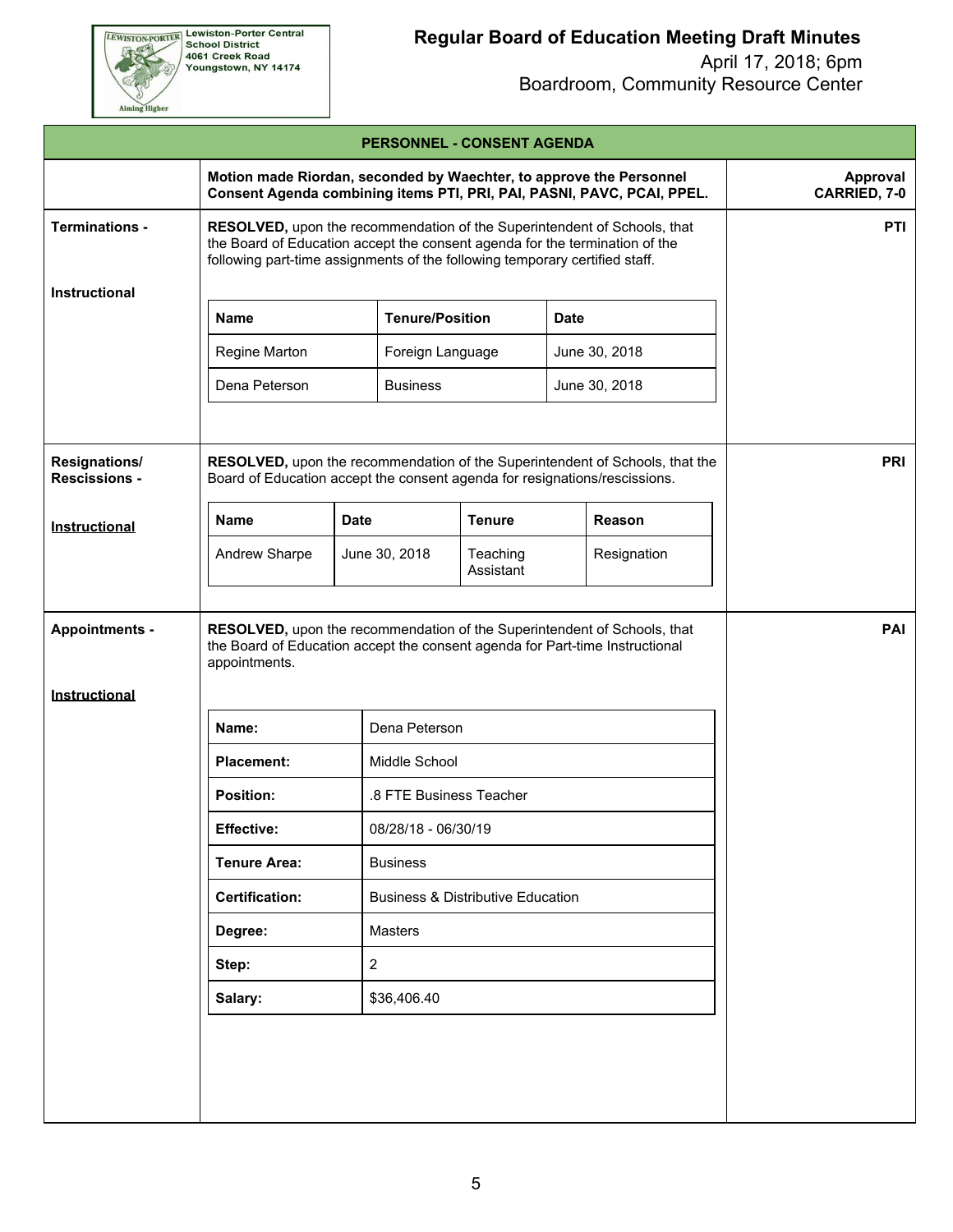

### **Regular Board of Education Meeting Draft Minutes**  April 17, 2018; 6pm

Boardroom, Community Resource Center

| <b>Appointments -</b>                           | pleasure of the Board of Education.                                                                                                                                                                         |              |                              |                                 | RESOLVED, upon the recommendation of the Superintendent of Schools, that<br>the Board of Education accept the consent agenda for substitute appointments,<br>without benefits, except as required by law, to be utilized on an as needed basis<br>at the discretion of the Superintendent. Services shall be at-will and at the |  | <b>PASNI</b> |
|-------------------------------------------------|-------------------------------------------------------------------------------------------------------------------------------------------------------------------------------------------------------------|--------------|------------------------------|---------------------------------|---------------------------------------------------------------------------------------------------------------------------------------------------------------------------------------------------------------------------------------------------------------------------------------------------------------------------------|--|--------------|
| <b>Non-Instructional</b>                        | <b>Name</b>                                                                                                                                                                                                 | <b>Date</b>  |                              | <b>Position</b>                 | Rate                                                                                                                                                                                                                                                                                                                            |  |              |
|                                                 | Laura Kimoto                                                                                                                                                                                                | 03/06/18     |                              | Teacher Aide                    | \$10.40 hourly                                                                                                                                                                                                                                                                                                                  |  |              |
|                                                 | Ana Caraglin                                                                                                                                                                                                | 04/09/18     |                              | Teacher Aide                    | \$10.40 hourly                                                                                                                                                                                                                                                                                                                  |  |              |
| <b>Appointments -</b>                           | <b>RESOLVED</b> , upon the recommendation of the Superintendent of Schools, that<br>the Board of Education accept the consent agenda for Volunteer Coach<br>Appointments.                                   | <b>PAVC</b>  |                              |                                 |                                                                                                                                                                                                                                                                                                                                 |  |              |
| <b>Volunteer Coaches</b>                        | <b>Name</b>                                                                                                                                                                                                 | <b>Sport</b> |                              |                                 |                                                                                                                                                                                                                                                                                                                                 |  |              |
|                                                 | Michael Fitzgerald                                                                                                                                                                                          |              | Spring 2017-2018 Baseball    |                                 |                                                                                                                                                                                                                                                                                                                                 |  |              |
|                                                 | Natalie Stroupe                                                                                                                                                                                             |              |                              | Spring 2017-2018 Girls Lacrosse |                                                                                                                                                                                                                                                                                                                                 |  |              |
| Change in<br><b>Assignment</b><br>Instructional | RESOLVED, upon the recommendation of the Superintendent of Schools, that<br>the Board of Education accept the consent agenda for the following changes in<br>assignment.                                    |              |                              |                                 |                                                                                                                                                                                                                                                                                                                                 |  | <b>PCAI</b>  |
|                                                 | <b>Name</b>                                                                                                                                                                                                 |              | <b>From Position</b>         |                                 | <b>To Position</b>                                                                                                                                                                                                                                                                                                              |  |              |
|                                                 | Patrick Krawczyk                                                                                                                                                                                            |              | .4 FTE Teaching<br>Assistant |                                 | 1.0 FTE Teaching<br>Assistant                                                                                                                                                                                                                                                                                                   |  |              |
| <b>Preferred Eligibility</b><br>List -          | RESOLVED, upon the recommendation of the Superintendent of Schools, that<br>the following person/people be placed on a preferred eligibility list for recall<br>within seven years effective July 30, 2018: |              |                              |                                 |                                                                                                                                                                                                                                                                                                                                 |  | <b>PPEL</b>  |
| Instructional                                   | <b>Name</b>                                                                                                                                                                                                 |              | <b>Tenure</b>                |                                 |                                                                                                                                                                                                                                                                                                                                 |  |              |
|                                                 | Andrew Sharpe<br>Social Studies                                                                                                                                                                             |              |                              |                                 |                                                                                                                                                                                                                                                                                                                                 |  |              |
|                                                 | Patrick Krawczyk<br><b>Physical Education</b>                                                                                                                                                               |              |                              |                                 |                                                                                                                                                                                                                                                                                                                                 |  |              |
|                                                 |                                                                                                                                                                                                             |              |                              |                                 |                                                                                                                                                                                                                                                                                                                                 |  |              |